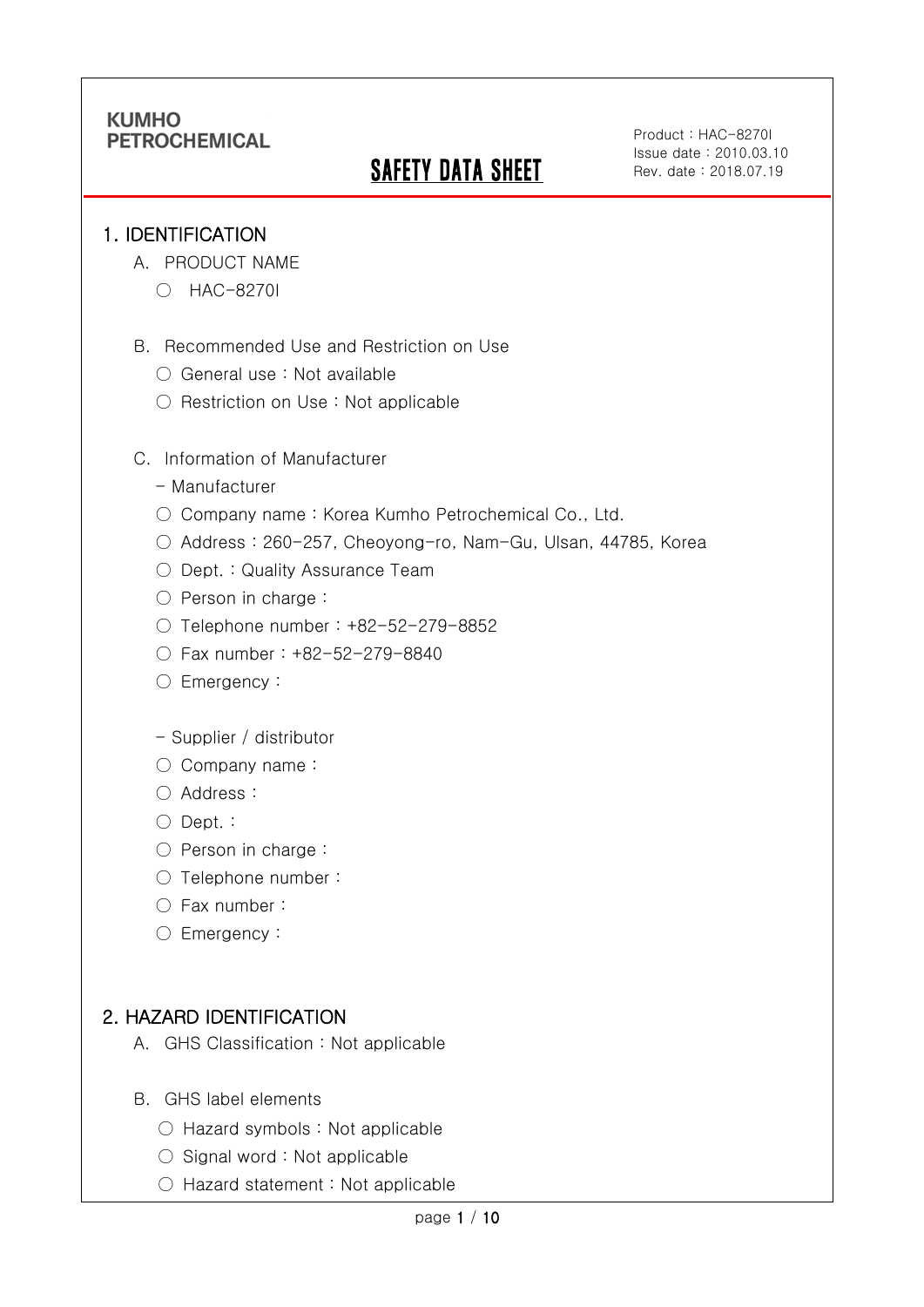Ī

# **SAFETY DATA SHEET**

○ Precautionary statements : Not applicable

C. Other hazards which do not result in classification :

- NFPA rating: (0~4 steps) : Health=0, Flammability=0, Reactivity=0

## 3. COMPOSITION/INFORMATION ON INGREDIENTS

| Chemical name                   | CAS No./ECL No./EINECS No. | $Contents$ %) |
|---------------------------------|----------------------------|---------------|
| Acrylonitrile-Butadiene-Styrene | 9003-56-9/KE-29398/-       | 15~65         |
| Polycarbonate                   | $24936 - 68 - 3/-/-$       | $35 - 85$     |
| Additives                       | Proprietary                | $0 - 2$       |

※ Reference No. : ECL(Registration number of Korean Existing Chemical List) EINECS(Registration number of Europe Existing Chemical List)

### 4. FIRST-AID MEASURES

- A. Eye Contact :
	- Immediately flush eyes with plenty of water at least 15minutes.
	- If irritation persists, get a doctor's examination.
- B. Skin Contact :
	- Wash the contaminated skin area with running water or soap.
	- Remove contaminated clothing and shoes.
	- If irritation persists, get a doctor's attention.

#### C. Inhalation :

- Intake the water to clean the throat and blow nose to remove the dust.
- Remove victim to fresh air immediately.
- Take Artificial respiration if not breathing.
- Give oxygen if breathing is difficult.
- Get medical attention.
- D. Ingestion: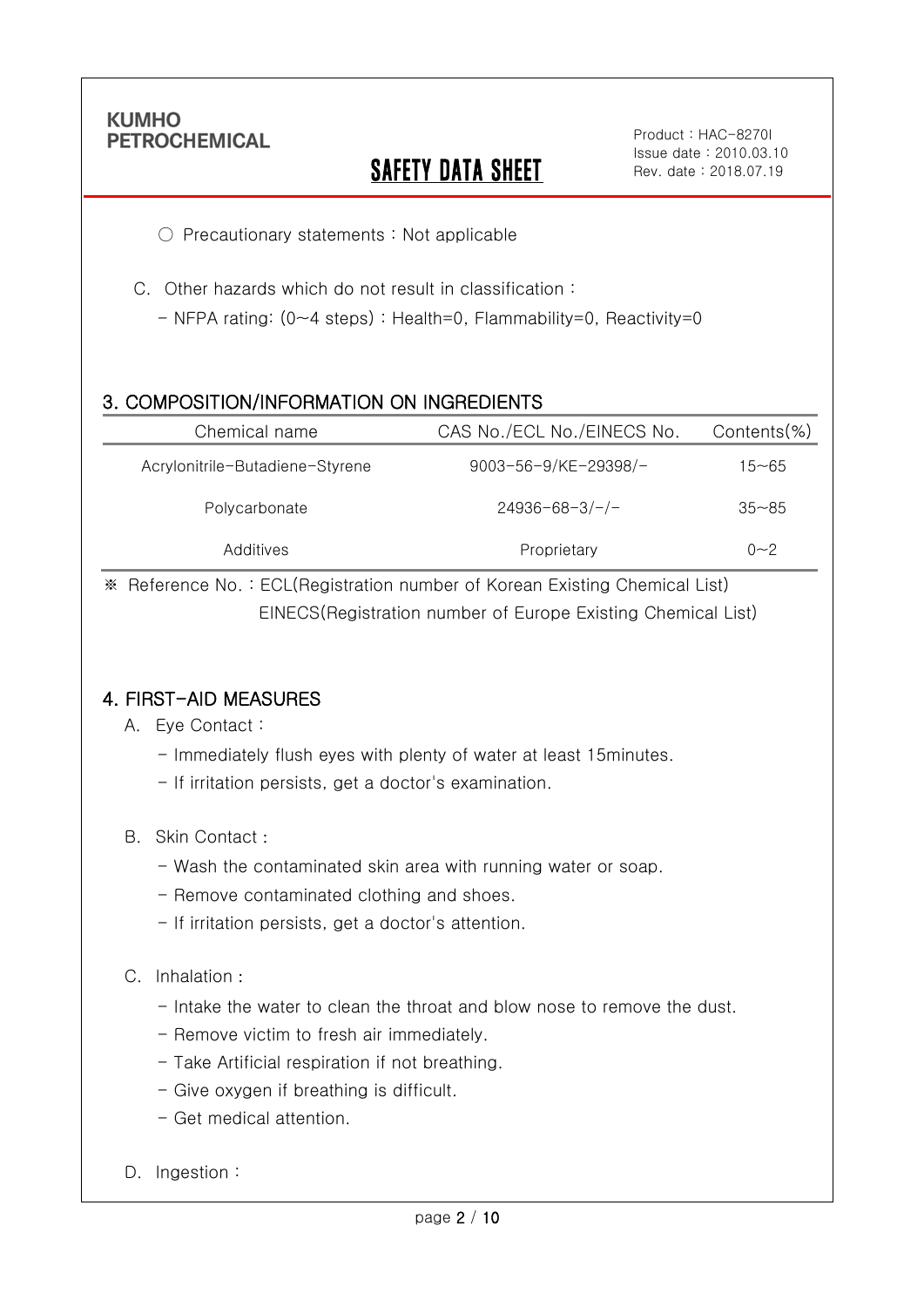Ī

## SAFETY DATA SHEET

Product : HAC-8270I Issue date : 2010.03.10 Rev. date : 2018.07.19

- Rinse mouth with water.
- Give large amounts of water to relieve stimulus.
- If irritation or symptoms occurs, get a doctor's examination.
- E. Delay and immediate effects and also chronic effects from short and long term exposure :
	- Steams by plastic processing at high temperature may cause eyes and respiratory irritation.
- F. Notice to Physician :
	- Treatment may vary with condition of victim and specifics of incident.

#### 5. FIRE FIGHTING MEASURE

- A. Suitable (Unsuitable) extinguishing media :
	- Extinguishing media : Carbon Dioxide, Water, foam.
	- Unsuitable Extinguishing media : Do not use direct water.
	- $\circlearrowright$  Large fire : Water spray, regular foam
- B. Specific hazards arising from the chemical
	- Combustion :
		- Irritating, corrosive and/or toxic gases may occur by fire.
		- Generate pyrolysis such as carbon dioxide, carbon monoxide and styrene when combustion.
	- Levels of fire hazard :
		- Containers may rupture or explode if exposed.
		- Dust / air mixtures may ignite or explode.
- C. Fire fighting procedures and equipments :
	- Wear appropriate personal protective equipment(see section 8. EXPOSURE CONTROLS/PERSONAL PROTECTION).
	- Avoid inhalation of smoke or gas when fire fighting.
	- Move container from fire area if it can be done without risk.
	- Cool containers with water until well after fire is out.
	- Stay upwind and keep out of low areas.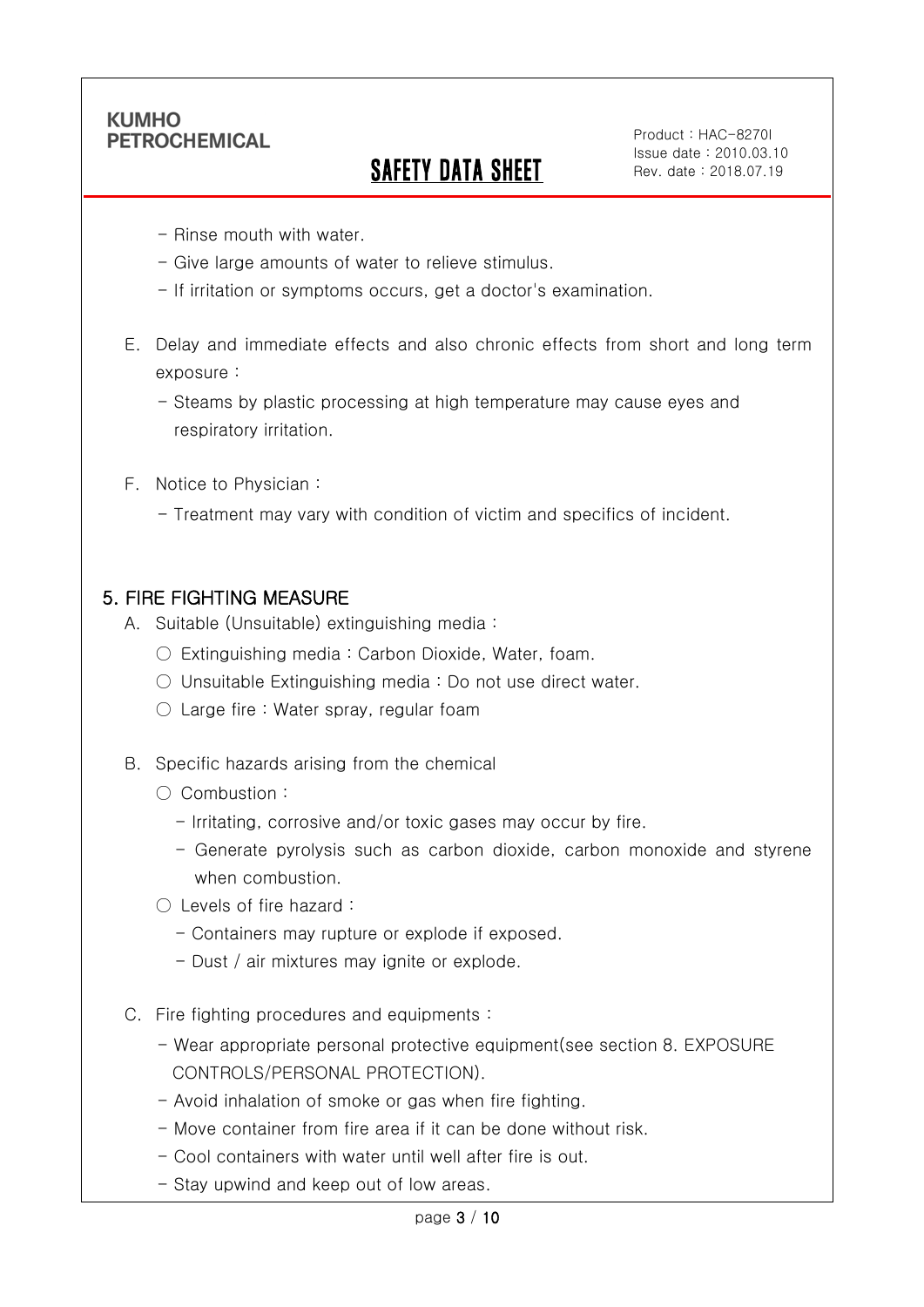Ī

## SAFETY DATA SHEET

Product : HAC-8270I Issue date : 2010.03.10 Rev. date : 2018.07.19

- Avoid inhalation of substance itself or combustion.

#### 6. ACCIDENTAL RELEASE MEASURES

- A. Personal Precautions, Protective Equipment and Emergency procedures :
	- Perform in accordance with「See section 8. EXPOSURE CONTROLS / PERSONAL PROTECTION」. Put on appropriate personal protective equipment.
	- Use a way to minimize dust.
	- Avoid contact with eyes and skin.
	- Avoid inhalation of substance itself or combustion.
	- Evacuation against the wind.
	- Keep unauthorized personnel out.
	- Avoid contact with heat, sparks, flame or other ignition sources.
- B. Environmental Precautions
	- Avoid dispersal of spilt material and runoff and contact with waterways, drains and sewers. If large spills, advise emergency services.
- C. Methods and materials for containment and cleaning up :
	- $\bigcirc$  For small spills.
		- Remove all sources of ignition.
		- Suppression occurrence of dust.
		- Appropriate container for disposal of spilled material collected.
		- Ventilate leak areas and clearing leak area.
	- For large spills.
		- Remove all sources of ignition.
		- Suppression occurrence of dust.
		- Avoid entering to sewers or water system.
		- For disposal of spilled material in appropriate containers collected and clear surface.
		- Appropriate container for disposal of spilled material collected.

## 7. HANDLING AND STORAGE

- A. Handling :
	- Perform in accordance with「See section 8. EXPOSURE CONTROLS / PERSONAL PROTECTION」. Put on appropriate personal protective equipment.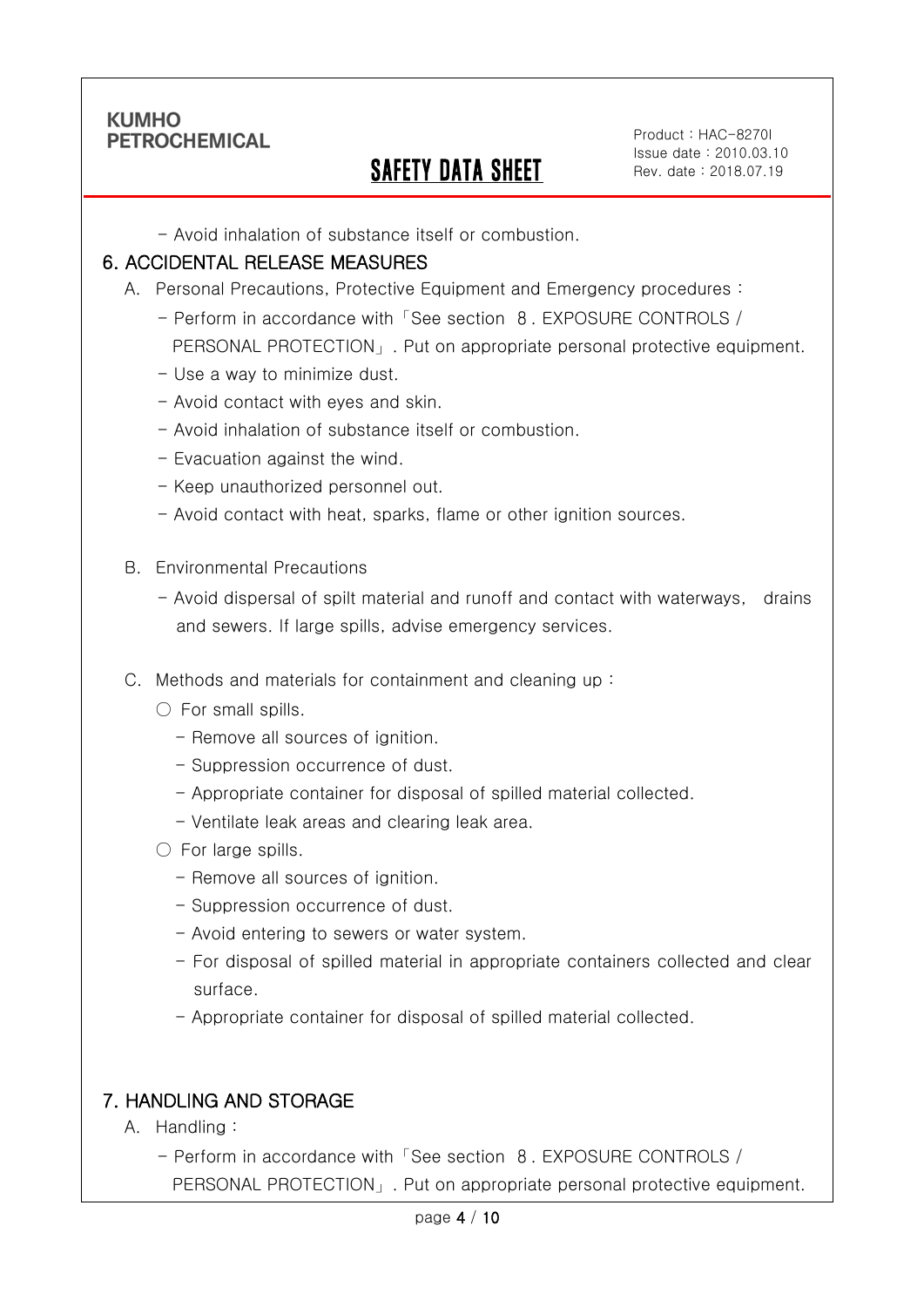Ī

## SAFETY DATA SHEET

Product : HAC-8270I Issue date : 2010.03.10 Rev. date : 2018.07.19

- Handle in a well-ventilated place.
- Avoid contact with heat, sparks, flame or other ignition sources.
- Remove all sources of ignition.
- Use all the equipment after the ground.
- Wash thoroughly after handling.
- B. Storage Precautionary Statements :
	- Keep in original container and tightly closed.
	- Do not store where the moisture.
	- Avoid contact with incompatible materials.

#### 8. EXPOSURE CONTROLS/PERSONAL PROTECTION

- A. Exposure limit
	- Exposure limit under ISHL : Not applicable
	- ACGIH : Not applicable
	- Biological exposure limits : Not applicable
- B. Engineering Controls
	- A system of local and/or general exhaust is recommended to keep employee exposures above the Exposure Limits. Local exhaust ventilation is generally preferred because it can control the emissions of the contaminant at its source, preventing dispersion of it into the general work area. The use of local exhaust ventilation is recommended to control emissions near the source.
- C. Personal Protective Equipment :
	- Respiratory Protection : Use the respirator be given official approval by Korea Occupational Safety & Health Agency. Under conditions of frequent use or heavy exposure, Respiratory protection may be needed. Respiratory protection is ranked in order from minimum to maximum. Consider warning properties before use.
		- Dust, mist, fume-purifying respiratory protection
		- Any air-purifying respirator with a corpuscle filter of high efficiency
		- Any respiratory protection with a electromotion fan(for dust, mist, fume-purifying)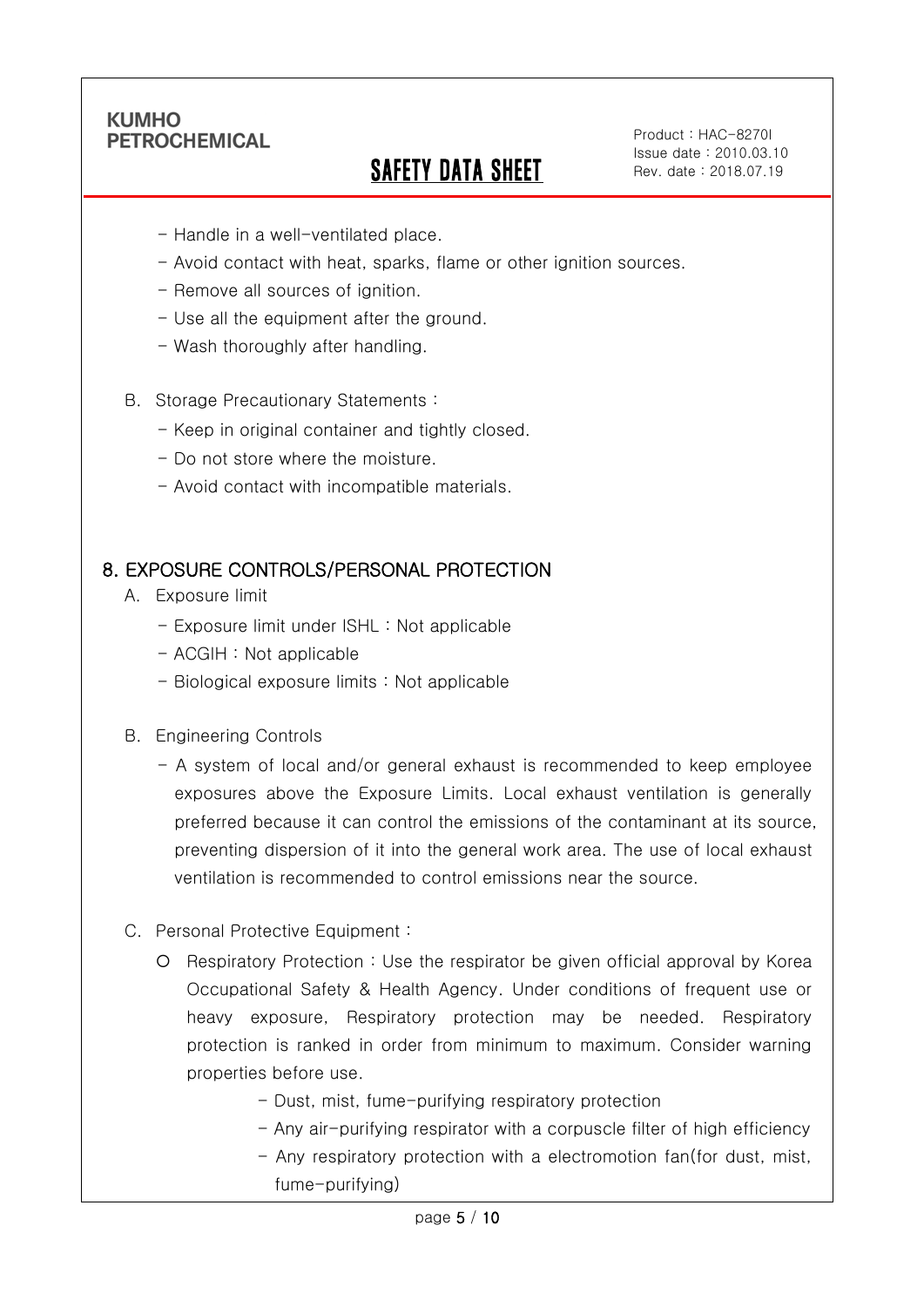Ī

## SAFETY DATA SHEET

Product : HAC-8270I Issue date : 2010.03.10 Rev. date : 2018.07.19

- ※ For Unknown Concentration or Immediately Dangerous to Life or Health
	- Self-contained breathing apparatus(pressure-demand or other positive-pressure mode in combination)
- Supplied-air respirator with full facepiece
- Eye Protection : Wear primary eye protection such as splash resistant safety goggles with a secondary protection faceshield. Provide an emergency eye wash station and quick drench shower in the immediate work area.
- Hand Protection : Wear chemical resistant protected gloves if there is hazard potential for direct skin contact. Wear heat resistant protected gloves to withstand the temperature of molten product.
- Body Protection : Wear chemical resistant protected clothing if there is hazard potential for direct contact.

## 9. PHYSICAL AND CHEMICAL PROPERTIES

- A. Appearance : Pellet
- B. Odor : Odorless
- C. Odor threshold : Not available
- D. pH : Not applicable
- E. Melting point/Freezing point : 100~120℃
- F. Initial Boiling Point/Boiling Ranges : Not available
- G. Flash point : Not available
- H. Evapourating Rate : Not applicable
- I. Flammability(solid, gas) : Not available
- J. Upper/Lower Flammability or explosive limits : Not available
- K. Vapour pressure : Not applicable
- L. Solubility : Insoluble
- M. Vapour density(Air=1) : Not applicable
- N. Relative density : 1.10~1.20
- O. Partition coefficient of n-octanol/water : Not available
- P. Autoignition Temperature : 400℃
- Q. Decomposition Temperature : Not available
- R. Viscosity : Not applicable
- S. Molecular weight : Not available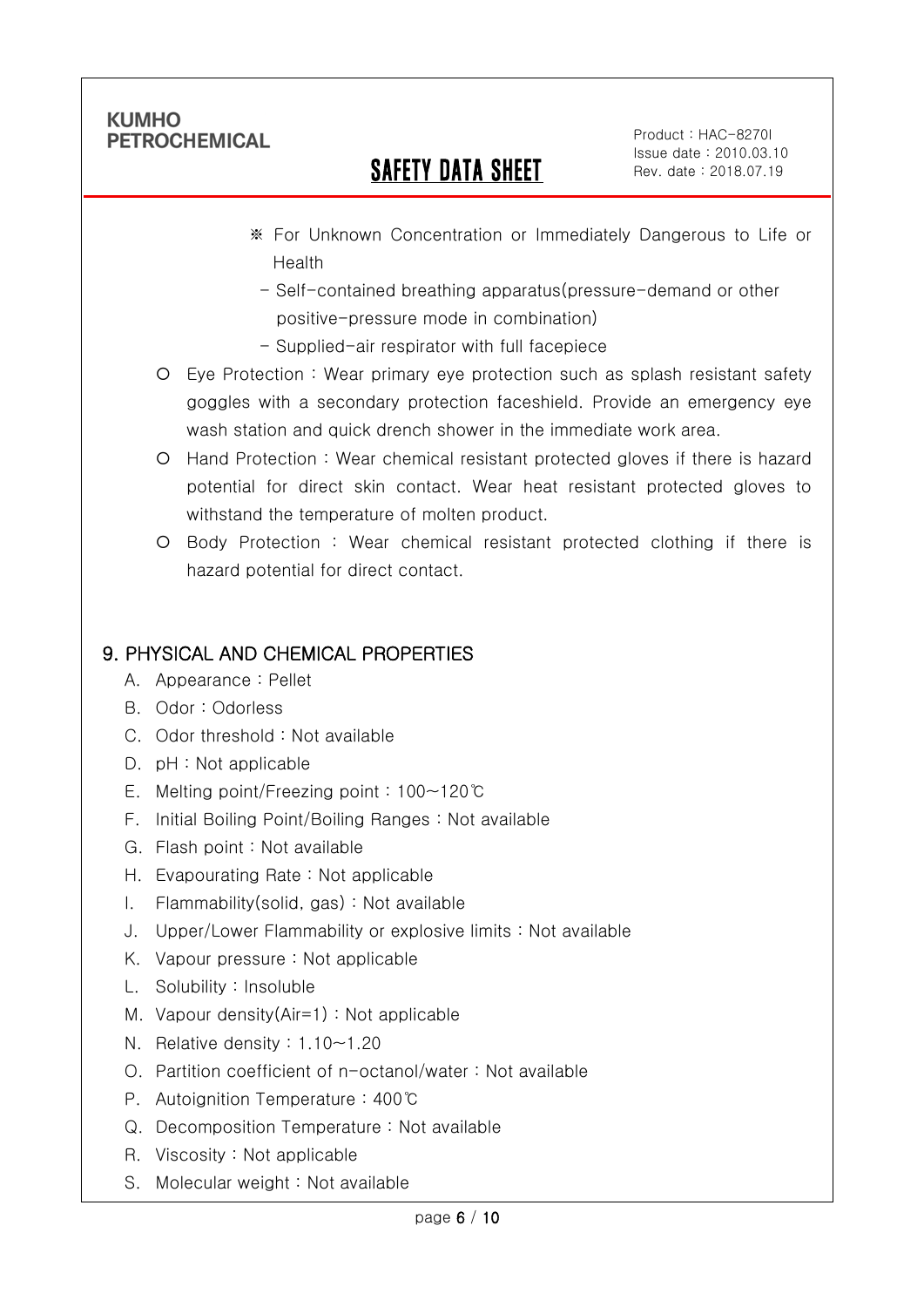# **SAFETY DATA SHEET**

Product : HAC-8270I Issue date : 2010.03.10 Rev. date : 2018.07.19

### 10. STABILITY AND REACTIVITY

A. Stability

Ī

- This material is stable under recommended storage and handling conditions
- B. Possibility of Hazardous Reaction
	- Will not occur.

#### C. Conditions to Avoid

- Avoid contact with heat, sparks, flame or other ignition sources.

#### D. Materials to Avoid

- Strong oxidizing agents.

#### E. Hazardous Decomposition Products

- Combustion may cause carbon oxide, nitrogen oxides.

### 11. TOXOCOLOGICAL INFORMATION

- A. Information on the likely routes of exposure
	- (Respiratory tracts) : Not applicable
	- (Oral) : Not applicable
	- (Eye ∙ Skin) : Not applicable
- B. Delayed and immediate effects and also chronic effects from short and long term exposure
	- Acute toxicity : Not available
	- O Skin corrosion/irritation : Not available
	- $O$  Serious eye damage/irritation : Not available
	- Respiratory sensitization : Not available
	- O Skin sensitization : Not available
	- Carcinogenicity : Not available
	- Germ cell mutagenicity : Not available
	- O Reproductive toxicity : Not available
	- Specific target organ toxicity(single exposure) : Not available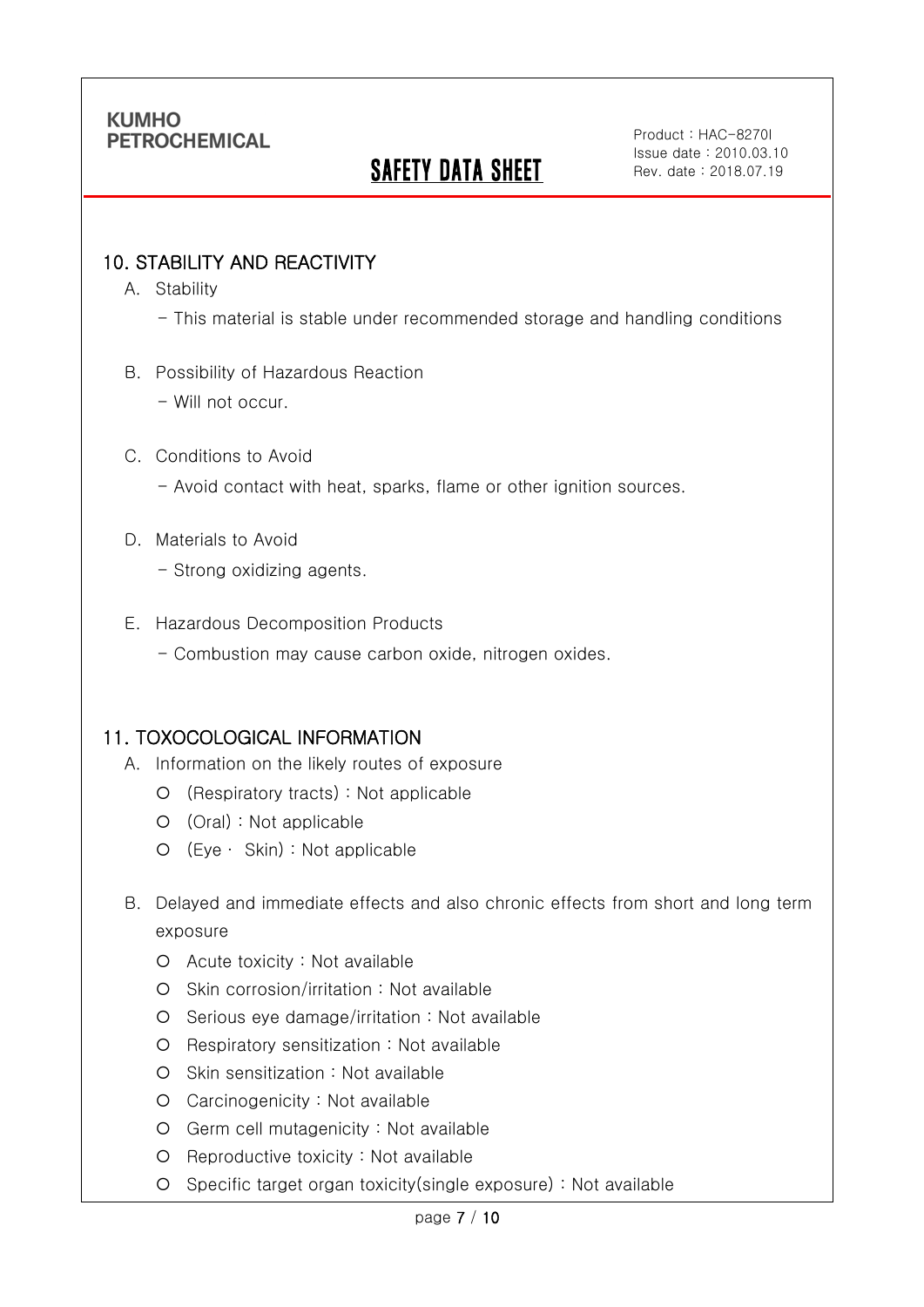Ī

# **SAFETY DATA SHEET**

Product : HAC-8270I Issue date : 2010.03.10 Rev. date : 2018.07.19

- Specific target organ toxicity(repeated exposure) : Not available
- Aspiration hazard : Not available
- Chronic effect : Not available
- C. Calculation the classification of the mixture(acute toxicity estimate calculation etc.) : Not applicable

## 12. ECOLOGICAL INFORMATION

A. Ecotoxicity : Not available

B. Persistence and degradability : Not available

C. Bioaccumulative potential : Not available

- D. Mobility in soil : Not available
- E. Other adverse effects : Not available

### 13. DISPOSAL CONSIDERATION

A. Disposal methods

- The user of this product must properly characterize the waste/container generated from the use of this product in accordance with all applicable federal, state and/or local laws and regulations in order to determine the proper disposal of the waste in accordance with all applicable federal, state and/or local laws and regulations.
- B. Special precautions for disposal :
	- The user of this product must disposal by oneself or entrust to waste disposer or person who other' s waste recycle and dispose, person who establish and operate waste disposal facilities.
	- Dispose of waste in accordance with local regulation.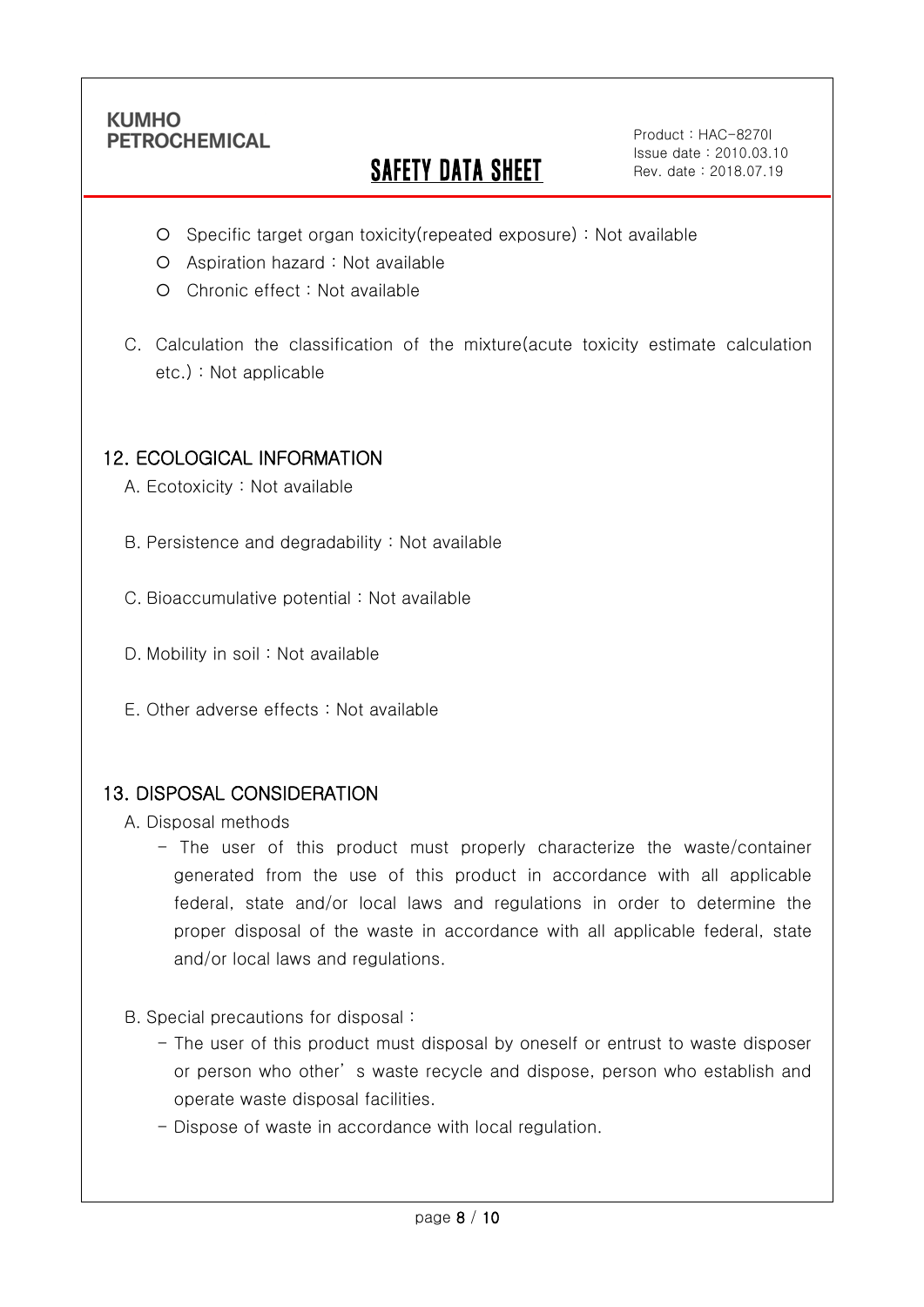Ī

## **SAFETY DATA SHEET**

#### 14. TRANSPORT INFORMATION

A. UN number : Not regulated for transport of dangerous goods

- B. Proper shipping name : Not applicable
- C. Hazard class : Not applicable
- D. Packing group : Not applicable
- E. Marine pollutant : Not available
- F. Special precautions for user related to transport or transportation measures :
	- 1) EmS FIRE SCHEDULE : F-A
	- 2) EmS SPILLAGE SCHEDULE : S-H
- G. IATA Transport : Not Classified as dangerous for IATA Transport

### 15. REGULATORY INFORMATION

A. Korea Industry Safety and Health Law (ISHL) :

- $\bigcirc$  This product is not subject to the chemical for classification and labeling under ISHL Article 41.
- B. The Toxic Chemical Control Act in Korea(TCCA)
	- $\bigcirc$  This product is not classified as Toxic chemical and Observational chemical under TCCA Article 2.3. and 2.4.
	- Toxic Release Inventory(TRI) Chemicals: Not regulated
- C. Dangerous goods Safety Management Law in Korea : Not applicable
- D. US regulations
	- OSHA regulation (29CFR1910.119) : Not available
	- CERCLA section 103 (40CFR302.4) : Not available
	- $\circ$  EPCRA section 302(40CFR355.30) : Not available